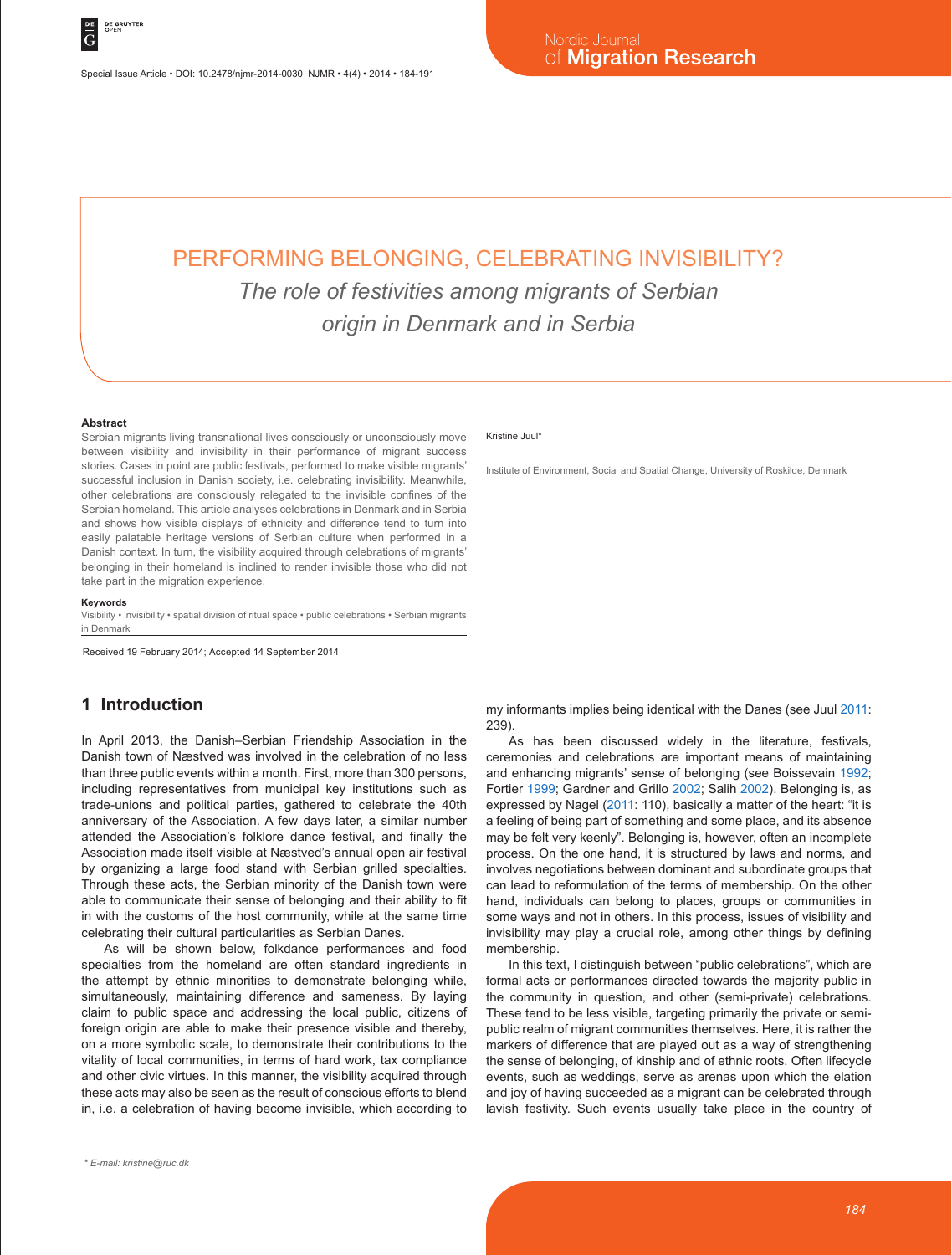origin, a feature that Gardner and Grillo (2002) attribute to the high expenditures, which may render them inappropriate for the relatively low-paid workers to carry out in the country of settlement.

In recent years, this partition of celebrations between public events in the host country and lifecycle events in the country of origin has been challenged as Danish Serbs increasingly support the organization of civic events addressing the Serbian public of their communities of origin. Simultaneously, an increasing number of festivities related to marriage, birth and death are now performed in Denmark. This alters previous strategies of invisibility, where exposition of wealth and success were confined to the private spheres of migrant communities.

The article seeks to look into what Salih (2003) has termed the "transnational division of ritual space", i.e. how rituals may express very different aims according to where and with whom they are carried out, and how this division may be used consciously or unconsciously by migrants in their quest for social recognition. By examining festivities, celebrated either in the community of settlement or in the village of origin, the article discusses how visibility and invisibility may be performed and enacted by migrants under different circumstances. Before delving into the ritual practices carried out among Danish Serbs, a few words are needed to explain the particularities of this Danish minority group.

### **2 Yugoslavs in Denmark and Vlachs in Serbia**

The group of migrants included in this study is special in several ways. First of all, they arrived in Denmark during the 1970s as Yugoslav guest-workers, but after nearly three decades of expatriation, their homeland disintegrated and they became Serbs. Apart from being Serbs, they form part of a minority group called the Vlachs, which, although small in Serbia, held a majority position among the Yugoslav guest-workers in Denmark until the 1990s, where the influx of refugees from Bosnia changed this picture.<sup>1</sup>

Their insertion into the Danish society is generally experienced as successful. This is underpinned by high employment rates, economic consolidation and an often expressed feeling of being wellintegrated into the Danish society to which almost all hold citizenship. Their tightly knit social networks that entail both a rich associational life among the émigrés in Denmark and maintenance of strong links to their communities of origin in Serbia make the group particularly interesting for research on performance and belonging.

The strong social cohesion may be linked to their status as a minority. The Vlachs in Denmark all originate from a few villages in eastern Serbia along the border with Romania. They speak their own language, Vlaski, and were at the time of the first migrations in the early 1970s among the most ruralized of all Yugoslav guest workers in Europe. According to Schierup and Ålund (1986: 78), their habit of living in three-generational households facilitated a particular form of chain migration, where children could be left with their greatgrandparents while the two middle generations joined efforts to put aside enough money to enable a fast but successful return.

In Denmark and Sweden, which were among the most popular destinations, the Vlachs tended to cluster in certain areas. In Denmark, they settled primarily in four industrial towns of Eastern Denmark, each of which now hosts 50 to 100 families. With time, the prospects of moving back to the village on a permanent basis have dwindled and their position now is best characterized as a "silent integration", where insertion into society takes place unnoticed on an everyday basis (Petersen & Rytter 2006).

For the Vlach villages in Serbia, the rush of out-migration implied that many villages had most of their inhabitants living abroad by the early 1990s. In the village of Ljubicevac, where I did most of the fieldwork, less than 10% of the inhabitants are now permanently settled in the village.<sup>2</sup> Nonetheless, capital and labour continue to be invested in keeping the houses and the home village "up to standard". Many visit the village several times a year and families often spend the bulk of their summer holidays "at home". Particularly among the large group of retired persons, it is common to divide their time equally between their beautiful house in the village and a smaller home in Denmark close to their children and grandchildren. A prerequisite for keeping strong ties within the group and to the home village has been frequent celebrations and festivities held either in Denmark or in the village of origin.

# **3 Methodology**

The article takes its point of departure in three recent public events held by Danish Serbs. As the research revolves around the performance of belonging and on how Danish Serbs divide their celebrations and ritual space between Denmark and their homeland, data are derived primarily from ethnographic observation and analysis of recordings and articles documenting the festive events in question. These all took place in the year of 2013 and were selected because they represented different "prototypes" characteristic of the activities carried out by the Danish–Serbian community. One event took place in Denmark. The other two festivities were carried out in Serbia. As I was not physically present at all the events cited, documentation for the Serbian evening in Denmark was found primarily in local newspapers and on the homepage of the Association. This was compared with experience gathered from participation in similar events during earlier fieldwork (see Buciek & Juul 2008; Juul 2011). Analysis of the two events in Serbia was based on participant observation (the pensioners' dance) and an analysis of digital recordings (the Diaspora Fair). This was supplemented with informal conversations with people (primarily older migrants) who were present at the events. Finally, seven in-depth interviews were carried out with key persons such as the wedding photographer, a Danish–Serbian bride and five members of the community. Together with insights generated during previous fieldwork between 2005 and 2013, the interpretation of these interviews served to understand how people make sense of the changing ritual practices and the narratives surrounding them.

Fieldwork in Serbia was carried out in October 2013. Because this period lies outside the main holidays and because the events described mainly attracted a public over 40 years of age, the article primarily conveys the perspective of the older generation of Vlachs, who were born in Serbia but have a migration experience from Denmark. Hopefully, future research can uncover the new role of life-cycle celebrations among and between generations. This is, however, outside the scope of the present article. Finally, I have chosen not to include the many disputes of a more personal than political content, which characterizes much of migrants' associational life, as these are of limited relevance for the present topic.

# **4 The ambivalences of (in)visibility**

Invisibility has been used to describe certain groups of migrants whose quiet insertion into their new country has led to a lack of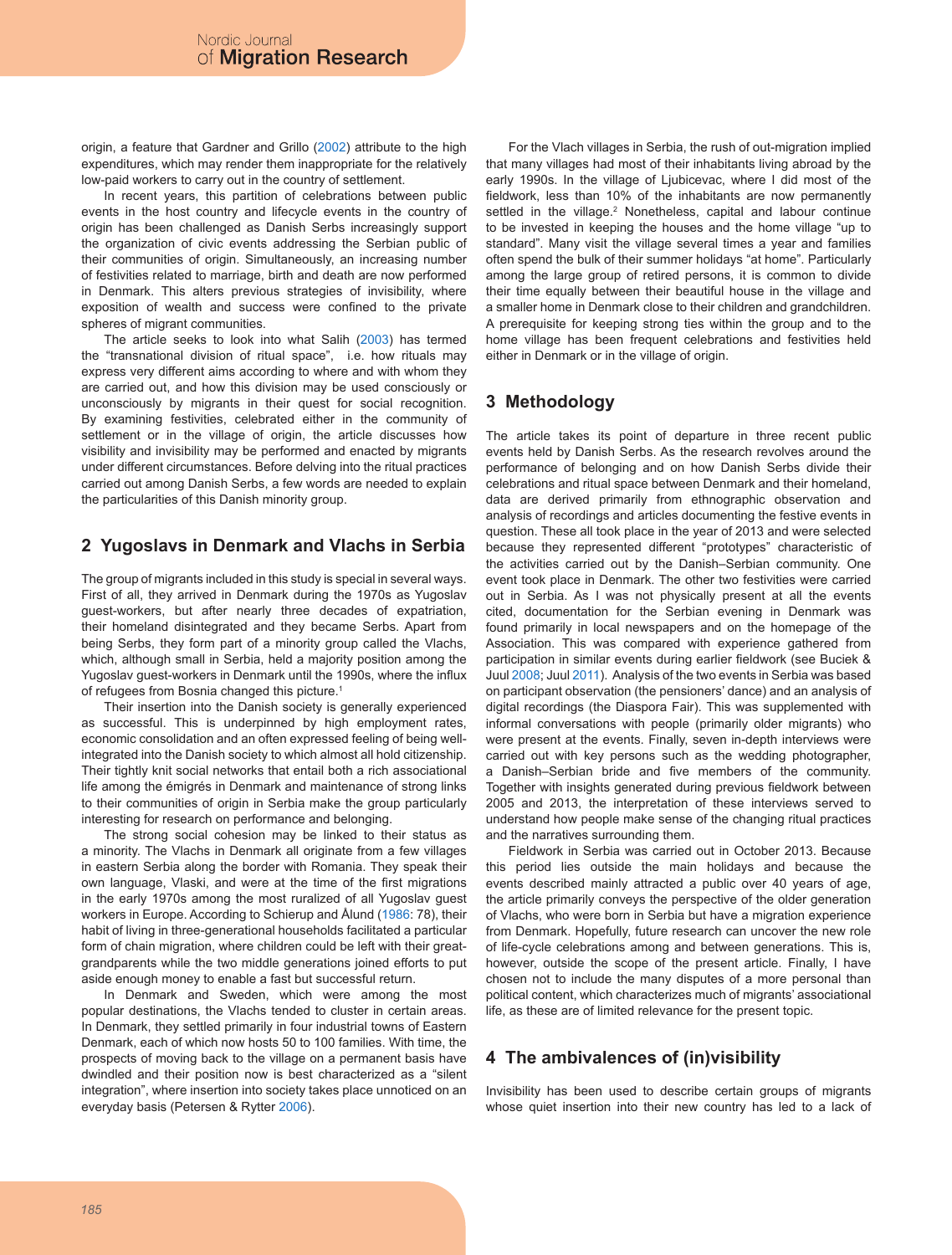interest from the general public. This ability to blend-in often hinges on perceived similarity either in language, culture or skin colour (Fortier 2000, 2003; Leinonen 2012). Visibility, in turn, has been applied to groups of migrants deemed "out of place" i.e. too exotic, too religious or in other ways too different to be integrated in the majority society (Nagel & Staeheli 2008). In all cases, however, visibility and invisibility are perceived as conditions more or less imposed on individuals or groups by external structures such as the media or political, social or cultural institutions in the host country.

Scholars like Ghorashi (2010) link processes of visibility and invisibility to a culturalist turn in discourses of integration in western European countries during the course of the 1990s where more concern was directed towards ensuring migrants' integration as citizens. For Ghorashi, this entailed that migrants' cultures came to be seen as completely different from the culture of the majority. By defining migrants through assumed socio-cultural non-conformity, a heightened attention to difference was created, which implied that those groups that stood out as "most different" from the "host population" became extremely visible. This focus on difference and socio-cultural non-conformity is according to Ghorashi also present when "active and emancipated western women" engage in "helping out" migrant women from their position as invisible. Here, a focus on difference often entails that the competences and skills of these women are left unnoticed (ibid: 77). While highlighting the effects of the culturalist turn on migration politics, Gorashi's analysis nonetheless appears to relegate migrants to a position of passive objects leaving no room for understanding migrants' active efforts to become either invisible or visible as part of an attempt to blend in or be heard.

Nagel and Staeheli's work on British Arab activists likewise tends to consider invisibility as detrimental to migrant's inclusion into society. In contrast, visibility, in terms of making themselves seen and heard, is perceived by their informants as part of a general struggle to enhance their status in the public eye. Visibility is considered a necessity if they were to "submerge particular forms of stereotypes, that have been stigmatized in the public discourse" (Nagel and Staeheli, 2008: 84).

Indeed, Nagel and Staeheli (2008: 92) recognize a certain ambiguity among the activists, who on the one hand see themselves as different from the dominant white and English population, but on the other hand also seek to avoid being categorized within minority categories, for example based on their religion, out of fear of being connected to Islamic radicalism. They compare this situation with the difficult choices faced by disabled people: Should they pass as similar/able-bodied or should they perform the dominant culture's stereotypes of otherness/disability? Both groups face the same type of dilemma, knowing that by "passing", one may face a profound sense of misrecognition and dissonance (ibid: 87). Ambivalence and ambiguity are, therefore, likely to follow whatever choice is made.

This emphasis on ambiguity in relation to visibility and invisibility seems fruitful when looking at the Serbian Danes who have had to deal with the common identification of Serbs as the villains of the 1990s Balkan wars, and with the derived public image, displayed in fictional TV series, of Serbians as warmongers, smugglers and drug tycoons. Few attempts to confront such stereotypes were (to my knowledge) registered among Serbian Danes. Instead, remaining invisible by stressing sameness became an attractive manner to avoid these less agreeable aspects of visibility. Particularly during the 1990s, a generally negative view on their homeland attachment seems to have been conducive to a down-playing of cultural difference and to the relegation of major cultural celebrations from the eyes of the Danish public to the less visible hinterland in Serbia.

Where invisibility in the works of Ghorashi, Nagel and Staheli is seen as detrimental to integration as it makes citizens powerless and objectified vis-à-vis the state, the situation of the Danish Serbs underscores ambiguity. Here, both visibility and invisibility relate closely to belonging. As transnational beings, people can obviously "belong" in many different ways and to many places, but it is always a dynamic (and even contested) process, not a reified fixity. Effective belonging and membership to host communities and homeland can always be questioned and membership must, therefore, be enacted and regained again and again through acts of visibility or conformity. Because the results always depend on the context and the audience towards which it is enacted, it can never be a fixed state with either negative or positive effects to the individual migrant. This point is likely to be missed out if (in)visibility is viewed solely as structurally imposed. This will be further elaborated in the next paragraphs.

#### **5 Performing belonging through visibility and invisibility**

Exploring the intricate ways in which migrants struggle to construct their lives and maintain their membership both in the area of settlement and in the places they have left entails looking into the multi-local practices of group identity. This in turn delineates the politics and social dynamics of "fitting in".

As mentioned above, visibility and invisibility are not static conditions. Although not entirely under the control of the individual, visibility and invisibility may be characteristics that individuals actively take upon themselves to achieve certain goals vis a vis a certain group of on-lookers. Migrants as well as other individuals may choose to enforce or downplay their visibility to ascertain or occlude their position whether in the host society or in the community of origin.

One does not simply and ontologically "belong" to the world or any group in it. Belonging is an achievement at several levels of abstraction. For Bell (1999: 3), identity is, first and foremost, the effect of performance, not vice versa. This perspective is useful for the present study as it underscores the active role of the "performers".

Citing Butler, Fortier (1999: 43) explains the role of performativity in relation to identity formation:

Performativity is not merely about routine or the reiteration of practices within one individual's life. Nor is reiteration 'simply replicas of the same'. Rather [..] performativity is about the reiteration of norms that precede, constrain and exceed the performer. Performative acts include legal sentences, baptisms, inaugurations or other forms of statements that do not only perform an action but confer a binding power on the action performed. Viewing identity as performative, then means that identities are constructed by the very expressions that are said to be their result.

Visibility as well as invisibility in this context must therefore be understood primarily as the act of performing (by acting or lying low). This is not necessarily equivalent with the end result of the performance.

Indeed, the performance of visibility may be both contradictory and conflictual. While Serbian attempts to "fit in" to the point of becoming invisible may provide a temporary hideout from stigmatization, it may also be problematic because it carries the risk of becoming a non-person (see Ålund 1996). Fortier's description (2000: 23) of the "invisible" Italian community in London stresses this ambiguity. Representing themselves as "invisible migrants" enables the Italians to emphasize their quiet insertion into the British social fabric, but it also highlights the political indifference they come up against.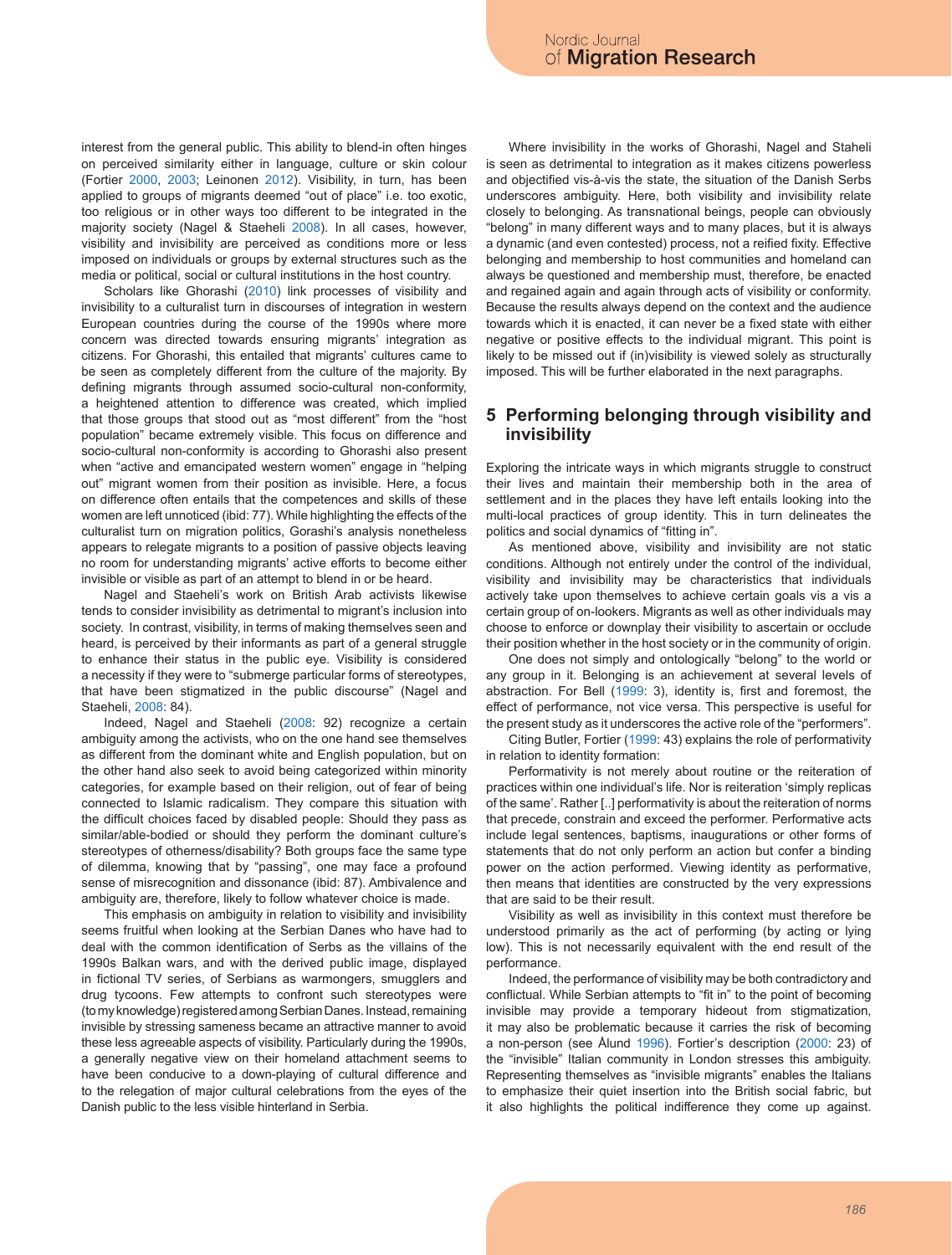Becoming invisible conveys a fear of losing one's own ethnic and national identity (Fortier 2003: 240). Many Italians, therefore, seek to move out of this invisibility by performing different collective acts of remembrance, rituals and commemorations, thereby creating a new and idealized form of belonging to Britain as "Italians abroad".

Employment of public performances as vehicles for obtaining visibility is also frequent among the Danish-Serbs. Like other groups of migrants, they invest efforts into the re-creation and maintenance of continuity between the past and present by creating places of memory or through the performance of various heritage practices (Juul 2008). These enactments of migrant identity and belonging are carried out both "here" and "there" in what Crang *et al.* (2003: 445) have termed "triadic geographies of belonging", where belonging hinges on places of residence, a sense of homeland elsewhere and a sense of belonging to a diaspora community. Since many of the events that shape our sense of self are connected to specific places, localities, therefore, continue to be important sources of meaning and identity for mobile subjects. This is among the issues that will be explored below.

#### **6 Transnational ties and ritual practices**

 Who we are derives in part from the multiple connections we have to other people, events and things, whether these are geographically close or distant, located in the present or past (Conradson & McKay 2007: 167).

According to Barth (1969), events such as celebrations and festivals may be seen as vessels of meaning, which can be used by organizers and spectators alike to communicate different kinds of messages. Events may be dichotomic in structure, at once uniting and separating. For migrants residing in a new country, rituals, celebrations and popular culture within the group may on the one hand open up ways to forge new and even morally founded relationships between members of the group. By celebrating bodily together, by eating, dancing and singing, a "we" group is defined *vis-à-vis* a "they group". In this manner, transnational migrants are able to reshape their subjectivities, ethically and spiritually (Werbner 2013: 118), just as new spaces of "belonging" may be created in an otherwise alien environment.

Ritual performances may, on the other hand, also be carried out explicitly to address a wider public of the host country. Highly visible and collective celebrations such as carnivals, parades, games and greetings can turn into important vehicles of strengthening group solidarity and re-appropriating urban space. Visibility may also be acquired by incorporating as a distinct group into existing festivals (as in Næstved's annual fair). Both cases are expressions of migrants' investments in becoming visible as citizens with equal rights to the public space of the host country.

With increased incomes and cheaper flights, many migrants are now able to travel extensively between their new countries of settlement and their "homeland". This allows them to rely on more than one country to construct their social identity and to participate in ritual practices both in the host country and the country of origin. In the words of Salih (2003: 82), "migrants are able to create a transnational division of ritual space which involves a distribution of symbolic and economic resources across both countries".

Salih's framing of a transnational division of ritual space makes it possible to explain how the aims of certain rituals may differ according to where they are carried out and to understand why some ritual activities only acquire full meaning if performed in the sending community. Certain rituals aim to express a collective religious, national or political identity that has to be recognized in the country of residence. Others seek to give social recognition to the migrants' families within the community of origin. Often ceremonies carried out "at home" try to achieve a twofold purpose:

- They aim to provide a symbolic reintegration into the social and cultural system the migrants have left.
- They serve as a contextual assertion of their difference from the spectators of these rituals, those who remained behind. Thereby they serve to expand migrants' symbolic status and capital.

For Salih (2002: 223), this indicates that the social recognition of not only kin but also the society left behind is paramount to migrants' social status.

Keeping relations to families, friends and communities at home is an emotionally and materially intensive endeavour. Although successful migration can provide improved material opportunities, it is at the same time accompanied by complex dynamics of longing and connection, obligations and guilt (Conradson & McKay 2007: 168). Hage (cited in Werbner 2013: 116) describes how the feeling of guilt remains deeply associated with transnational migration: being born into a community or a nation is in many societies considered a "gift" that one repays through lifelong participation. Leaving the community induces a state of guilt and a sense of debt to the society left behind. Social participation in the new place of settlement may, therefore, be seen as a sign that one has forgotten about the original "debt". These feelings of "distancing" produce a desire for proximity, which can only be overcome momentarily by gestures that convey a sense of being affectively implicated. Performing lavish celebrations in the home village may, therefore, be important visible signs of still caring for the homeland.

Also public celebrations may be seen in the perspective of obligations, guilt and sacrifice. Often migrants invest both work and money in creating or renewing old traditions and in beautifying the village as a manner of honouring the home community. Unfortunately, diasporic support to public celebrations in the homeland is seldom conflict-free. Often, a bland heritage version is created not to threaten the unity upon which such celebrations depend (Boissevain 1999: 11). Even so, they seldom escape the creation of disunity in the sense that they exclude those unable to afford the authentic costumes or those unwilling to accept the authority of those capable of imposing their version of tradition.

The role of festivities as simultaneously uniting and separating is also stressed by Salih. Because consumption and/or gift exchange in relation to these events are part of a discourse of power between places, these performances of tradition often include a hidden agenda (Salih 2003: 94). Not least the wedding tradition is becoming an arena for performance of social status and class, where dominant symbols are received and interpreted as emblems of status by participants as well as by onlookers. Salih (2003, 98) stresses that:

What counts in this interpretation is not the aesthetic form of the ritual, in the sense of imported consumer goods and fashion the migrants insert in their ceremonies, but rather the social meaning conveyed in the introduction of these.

In the remaining text, I discuss examples of ritual practices among Vlachs from a perspective of performativity. First, I reiterate the role of invisibility in the everyday life of Serbian Vlachs. Secondly, I discuss a public cultural evening held in Denmark under the auspices of the Danish Serbian Friendship Association. After this follows three examples of celebrations held in Serbia, representing different levels of ceremonial activity, from the regional (the Fair), over the parochial (the Dance), to the semi-private (wedding ceremonies).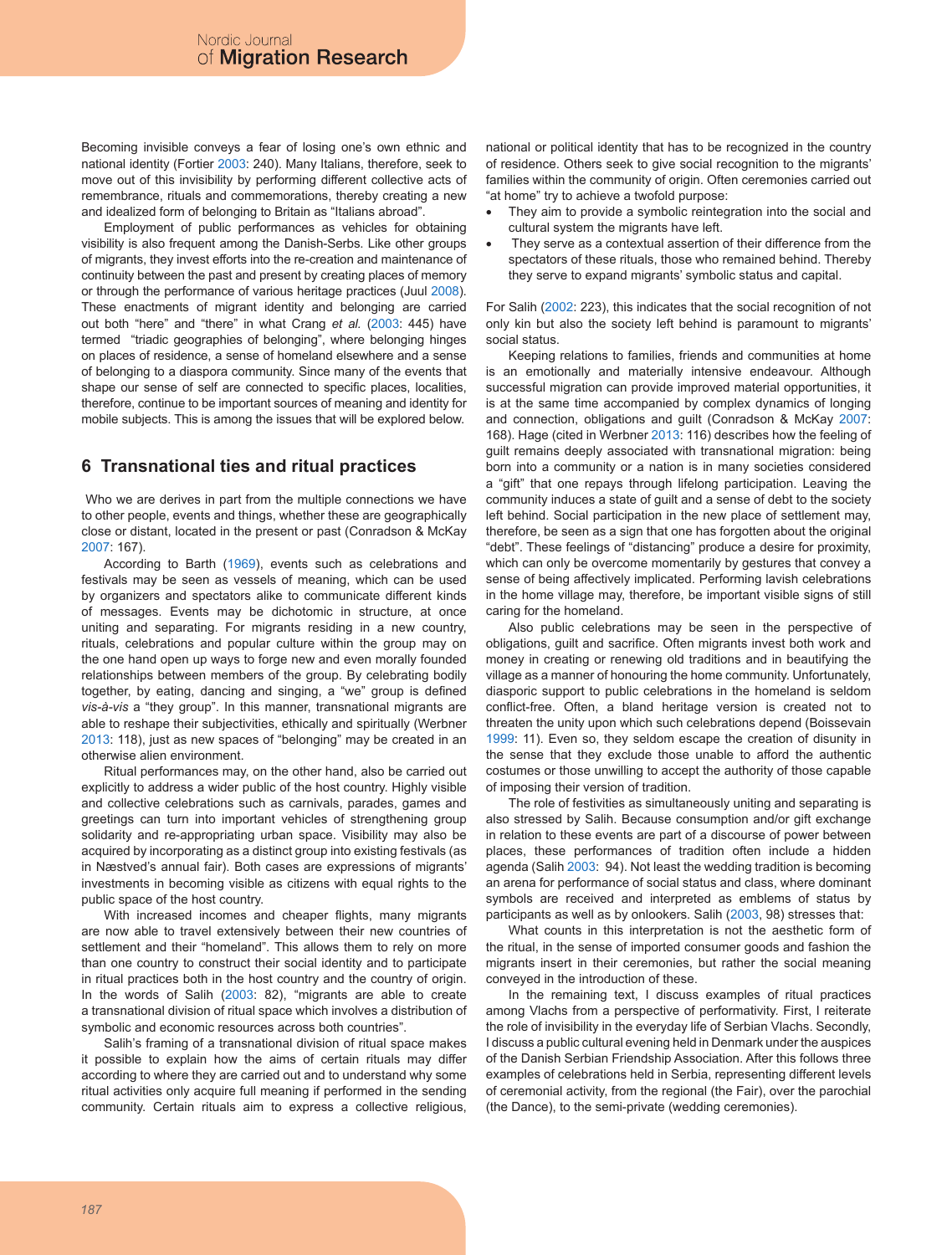#### **7 Celebrating the invisibility of everyday life**

Among migrants of Serbian origin in Denmark, invisibility is in many ways a cherished quality. Satisfaction is often expressed with regard to perceived similarities between the Serbian minority and the Danish majority population. Ballhausen and Tonnesen (2008) show how similarities in culture and religion are accentuated, often in contrast to Muslims who are framed as difficult to integrate. Particularly, the similarities between the Orthodox faith and Danish Protestantism are emphasized by referring to the common use of the Cross.

On the individual level, keeping a neutral appearance is accentuated. Traditional first names are, therefore, losing out to more cosmopolitan or even common Danish first names as parents consider such names to be more suitable for a successful career.

Also in terms of housing, similarity and invisibility are celebrated. Among house owners, what is valued is a house that resembles the rest of the row. These anonymous standard houses stand in glaring contrast to the extravagant "mansions" built in the village of origin. But in order not to stir up resentment and gossip, the attractiveness of the Serbian house is seldom made visible to the Danes (Juul 2011).

This emphasis on sameness and invisibility has enabled Serbian migrants to cast themselves as "ethnic whites", leaving the role of "the absolute other" to "darker" and more "different" groups of migrants. This is also conveyed in the statements by a Serbian lady in her fifties:

I don't understand those immigrant women carrying scarves. When my mother and I came to Denmark [in the early 1980s] and saw that no one in the factory were covering their heads, we immediately took off our scarves and sneaked them into our bags. Why is it that these people want to stand out?

The statement underscores how features of invisibility and sameness have been acquired through conscious and individual efforts to blend in. This is in contrast to efforts at the collective level, discussed below, where energy is invested in making the migrant community visible in the communities where they have established themselves.

#### **8 Celebrating belonging – confronting stereotypes?**

In most of the Danish towns, where Serbian Vlachs have settled, they have established Serbian Friendship Associations, which have actively participated in local politics. In Næstved, for example, members of the Association have been instrumental in developing a municipal policy of integration, where difference is celebrated, "while leaving aside divisions between 'them' and 'us'" (Næstved Council of Integration, 2012: 2).

The Associations also engage in organising semi-public events where Serbian culture is celebrated. These events serve to create and maintain a sense of unity among the Serbian Danes but frequent inclusion of Danish key personalities from the municipality has secured that these events also act as windows towards the wider public and as acts of belonging. The following account of a Serbian evening celebrated in the town nonetheless shows the difficulties related to the public presentations of a homeland culture.

In the local newspaper, the chairman explained the initiative in the following manner:

A cultural evening like this one is an obvious opportunity to tell about Serbia and about Serbian culture, and put issues such as integration, dialogue and community on the agenda in an entertaining and different manner. People always communicate well when eating together. I'm in no doubt that we can inspire a lot of Danes when we tell about the Serbs as an ethnic group and about our culture. (Extract from Ugebladet Næstved 10.04.2012)

This was followed by a description of the cosy atmosphere created when servings of spiced sausages, smoked ham and homemade bread accompanied talks on Serbian folk costumes, rituals and festivals.

Compared with the British-Arab activists interviewed by Nagel and Staeheli (2008: 90) who were editing magazines or sponsoring lectures, the ambitions of the Danish–Serbian Friendship Association may appear fairly narrow. If a "confrontation of stereotypes" was taking place, it was in an indirect manner. Instead, the event confirmed a picture of Serbia as the locus of "traditional" and rural values. It nevertheless served the purpose, manifested in many other similar public events, of showing the wider public that all Serbs "are not how the media portray us", which was also the goal articulated by the British–Arab activists.

What the evening also highlighted was how difficult it was for the Association to present more than this particular, harmless bit of Serbian "culture". First of all, the chairman's insistent claim that Danes can be inspired by learning about Serbian culture was bound to remain hazy. In spite of the ostensible traditions of hospitality and multi-ethnic cohabitation characterizing the pre-conflict Yugoslav Federation, the recent Serbian history of political stalemate, religious intolerance and direct xenophobia makes the proposition questionable. To present a palatable version of their place of origin, which simultaneously can stand out as "special" but not too "different", the chairman was forced to present an imaginary homeland, based on a bland and un-conflictive version of the Serbian society. In this fictional homeland, emotional issues such as Serbia's recent loss of Kosovo, Serbia's negotiations with the European Union or the war tribunal in The Hague had evaporated.

More surprising was the absence of references to the Vlach minority culture, a background shared by all the Serbs present. There was no mentioning of their beautiful villages or the everyday life between homes in Denmark and in Serbia, issues that could have provided substance to the dialogue on integration and community proposed by the chairman. This occlusion of the personal, emotional or political aspects of everyday culture in the Serbian countryside was probably a conscious choice. By stressing the nostalgia of rural life as opposed to the present urban lifestyles, the chairman enabled a "we" group to emerge, which was palatable to the Danes who are able to draw on a similar national heritage. Attachment and belonging were thus confirmed, while key elements characterizing the transnational family such as emotions, difference and belonging were kept away from the wider Danish public. These came out more prominently in those celebrations carried out in Serbia.

#### **9 Public celebrations in Serbia: The Fair and Diaspora Assembly**

The month of July is very demanding down here. Every three days, there is a celebration where you must be present. You get home late and when your children and grandchildren visit, there is no time left to spend with them. All the time, there are weddings, birthday parties, baptisms that you must attend. (Serbian woman, aged sixty)

The ritual activities of the Serbian diapora community carried out in the Serbian homeland may appear as full of contradictions. Many speak of their summer holidays in the village as a time of relaxation.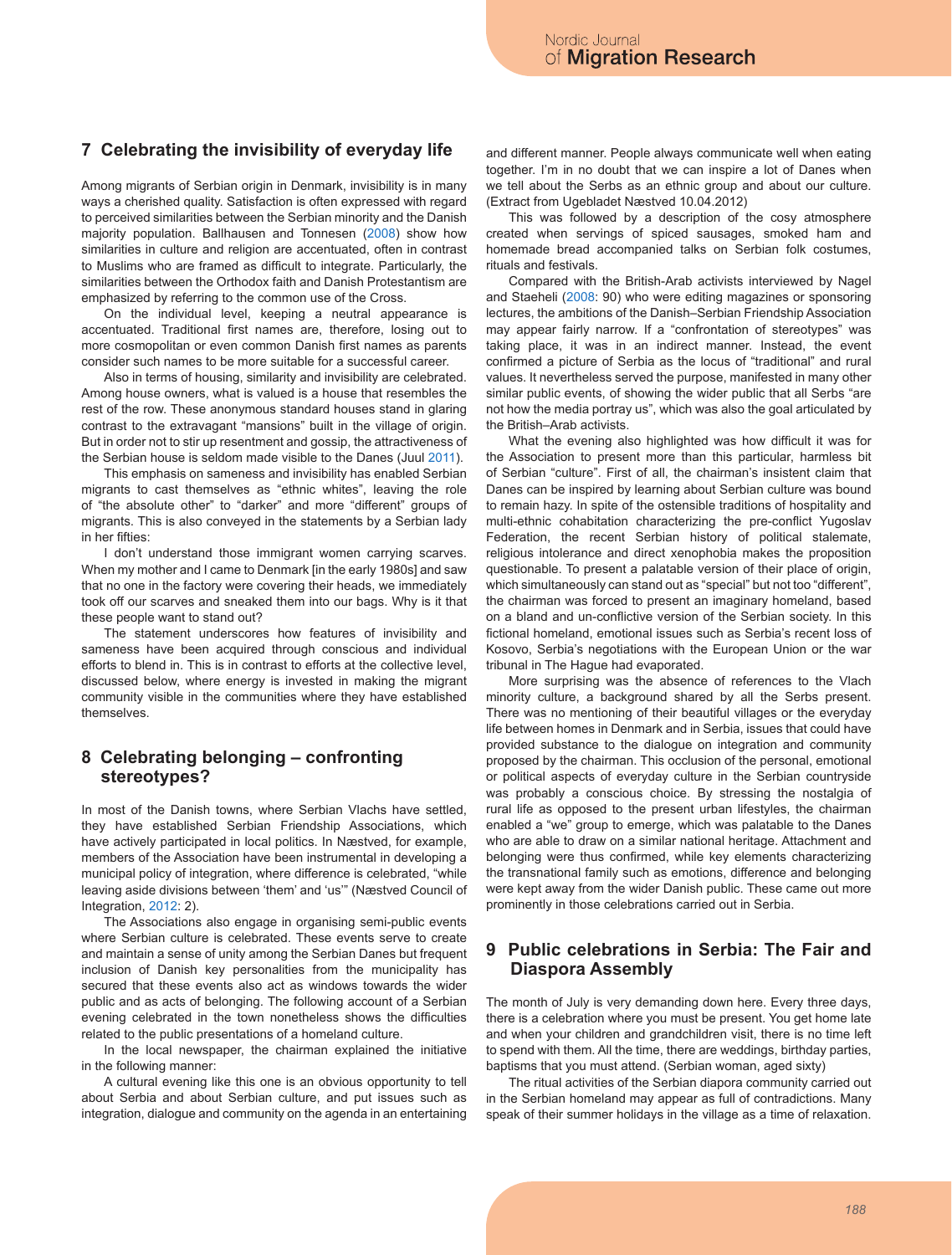Nonetheless, most are constantly engaged in hectic festive activities. Despite frequent expressions of fatigue, the amount of private or public celebrations seems to have increased exponentially. New traditions and rituals are added to the old ones, all of which imply time-consuming preparations and economic sacrifices.

One re-invention is the annual Fair and Diaspora Assembly celebrated in July in Ljubicevac, one of the villages where outmigration has been most prominent. Besides shopkeepers marketing a variety of local goods, the festival consists of a football tournament and a number of staged activities. In 2013, entertainment included not only the obligatory folk dance groups but also a beauty contest with age categories ranging from young girls to matronly ladies. Finally, a popular singer from Belgrade lent lustre to the event by attracting between 700 and 1000 spectators.

To initiate the fair, a parade through the town was led by the chairman in his traditional attire, carrying the flag of the municipality. Also flaunted was the banner of the chairman's particular wing of the Danish Friendship Associations.<sup>3</sup> After innumerable folk dances and much parading of the local beauties, three women entertained the public with Vlach folk songs, while the winners of the contest were elected.

The beauty contest where lightly dressed women mixed with wearers of traditional home-embroidered dresses and hand-woven aprons neatly exemplified the general mixing of tradition and renewal. Tradition and modernity were likewise contrasted through repeated references to the European Union. A billboard with the E.U. stars surrounding the village name read: "Welcome to the European village of Ljubicevac". The term "European village" [*Evropska Selo*] was continually used by the host and village leader in his praise of the village and its initiatives. Although Serbia is still waiting to become an applicant country to the E.U., the village served, he said, as a model for the villages of the region.

The event was generally an interesting jumble of intentions. In spite of the traditional costumes and the frequent allusions to a rural past, the festival did not link up to any traditional event. The central intention was obviously to celebrate the village as a migration success story. Interestingly, there were no flags or other symbols relating to the countries hosting migrants from the village or from other friendship associations. Despite the inclusion of the term "assembly" in the official name, no official meetings or decisionmaking took place, a situation that likely reflects the deep divisions that characterize the diaspora community.

Obviously, huge effort had been invested in establishing the fair as a public and egalitarian meeting place, where those living abroad could renew friendships with those permanently settled in the region. Through this act of sacrifice, the organizers were able to repay their moral guilt to their community of origin. This was, however, interspersed with elements of exclusivity and hierarchy. Through the constant evocation of the village as "European",<sup>4</sup> as an "E.U. territory", and as a model for the region, a distance was created between the migrants and the local non-EU-citizens.

The Fair generally straddled between different goals. On the one hand, it acted to strengthen homeland belonging by making the success of the village and its diaspora population (or a particular group therein) visible towards the population in the region and to strengthen the diaspora population's ties to the municipal authorities (who were purposely invited). On the other hand, it served as a performance of superiority towards those inhabitants who had not taken part in the migration experience (by evoking their status as E.U. citizens or by dressing up in expensive traditional clothing not affordable to the locals).

Because the performance was carried out under the auspices of the local council, it also served to demonstrate the superior rights of the majority population of migrants to the public space and local resources vis-à-vis the permanently settled minority. This served to underscore the wide-ranging social and political marginalisation experienced by the locals who face a general withdrawal of public schooling and health infrastructure in consequence of the dwindling population.

#### **10 Celebrations at the parochial level: the last dance of the pensioners**

While the Fair and Diaspora Assembly may be seen as projects of reintegration at the regional level, it is the reconciliation with the past and the emotional memory work which forms the core of the celebrations at intra-village level. These celebrations are reminiscent of old Vlach traditions where "friendship villages" took turns to arrange public dances. The quotations below, collected among the villagers in 2013, show how these expressions of unity and equality still convey strong sentiments of nostalgia:

Every Sunday there was festivity in one of the villages. We would take our bikes and drive there to look at the boys. Local musicians would come and we danced till late in the afternoon.

Everyone would come to the parties, nothing was private.

The friendship village structure is still intact and in charge of organising common activities, such as the farewell-dinner in October 2013 where 250 retired migrants gathered before taking off to their countries of residence. As required by tradition, entertainment involved dancing the Vlach chain dance *ore.* For almost 10 hours, *ore* was performed by pensioners, many of whom were marked by age or physical constraints acquired through hard and unhealthy jobs abroad. As explained by one of the participants:

Everyone will dance, even if afterwards they will have to spend two days in bed to recover.

Long after the official closing time, a few couples persistently placed large euro notes on the foreheads of the musicians, urging them to play just one more song. It was, they explained, difficult and painful to stop, as the nostalgic wording of the songs brought back memories of the hardship they had experienced in the course of their migration.

The event highlights what could be termed as the emotional costs of transnationalism. The reunion, the songs and the dancing acted to reconcile the transnational pensioners with the past and the emotional consequences of being away were "mended" through the performance of ritual practices, kept out of the sight of the people in the new areas of residence.

In contrast to the other gatherings described above, this gettogether in Serbia may be characterized as an insider event, where dancing and celebration worked out satisfyingly precisely because they were performed by people who knew each other. As ordered and formal events, with their own rules and hierarchies, performances such as the pensioners dance also include elements of exclusivity and expressions of power relations. These were articulated in different ways: (a) to demonstrate the superior taste acquired while abroad and their position as the economically most potent clients, the migrants felt obliged to voice their disappointment with the meal to the local caterer; (b) a not-quite sober, local inhabitant insisted on joining the chain to dance with the researcher, resulting in a public castigation of the outsider; (c) frustration vented from a visiting villager when winners in the lottery turned out to be almost exclusively from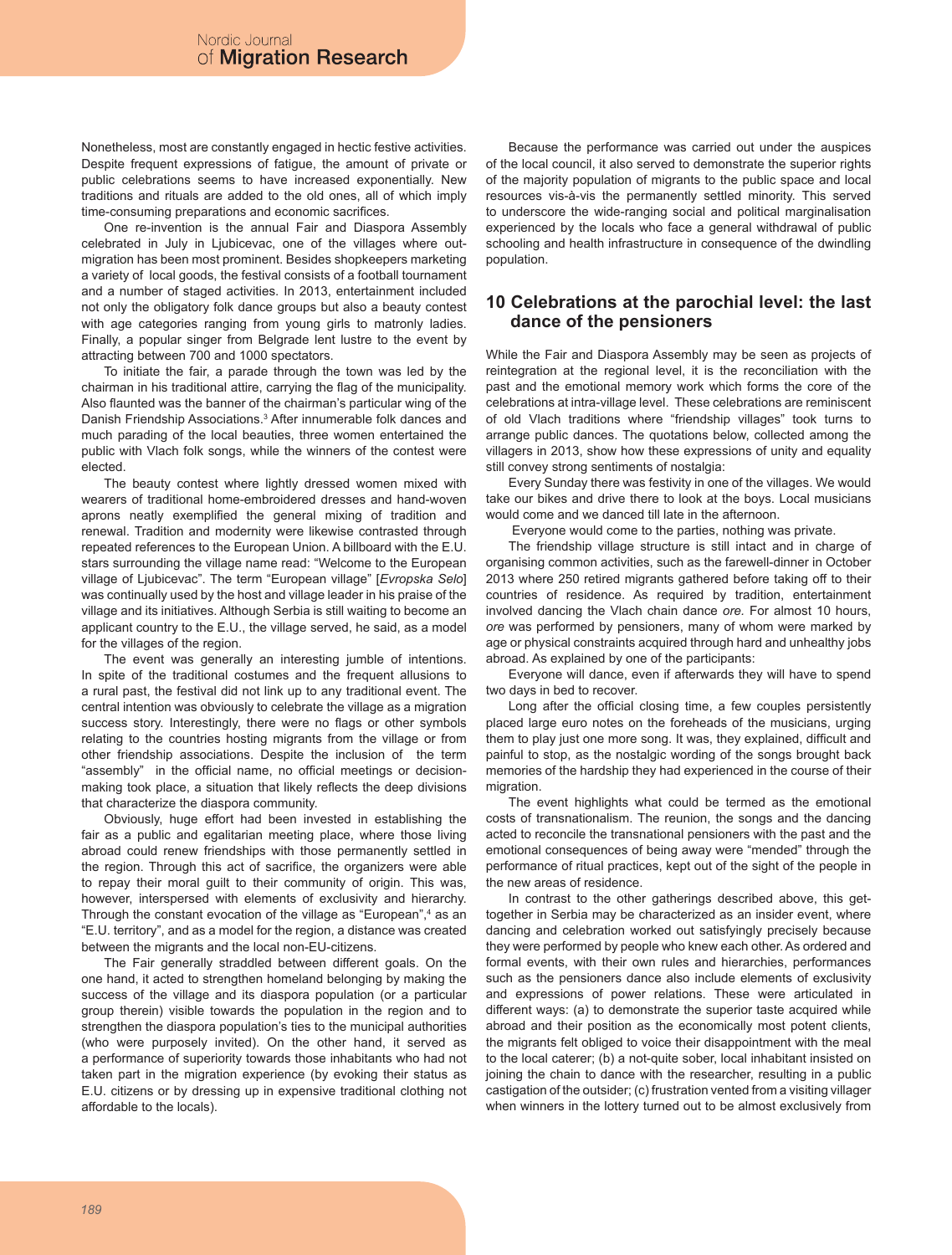the hosting village showed that not all participants felt that they were treated on equal terms.

Although the community celebration was intended to soften for a short moment the internal divisions within the migrant group or between migrants and those permanently settled, these incidences highlight how diverse meanings about unity and community tended to surface and become contested in the process. As will be shown below, this social dispersion becomes even more significant when played out in the private sphere.

## **11 Celebrating in "private"**

Until recently, wedding performances have been firmly tied to the Serbian hinterland. While Gardner and Grillo (2002) explained this as deliberate attempts to keep the reckless spending out of sight of the host communities, Salih (2003) emphasizes the role of weddings as arenas in which migrants can perform simultaneous acts of belonging and difference vis à vis the community of origin. In this perspective, weddings only make sense when performed "at home".

The conspicuous commodity consumption that characterizes the Vlach wedding may be traced back to the very start of labour migrations in the 1970s. As shown by Schierup and Ålund (1986: 53), it was precisely through the development of a ceremonial sphere of society, which consumed a major proportion of their savings that migrants were able to purge themselves from the envy of the community, while reinforcing their status and social networks. During this period, weddings were collective and inclusive acts where the entire village would participate either as guest, in preparing the meals or as spectators and participants in the dancing that followed.

Over the years, the number of invited guests has increased dramatically, while exclusivity has augmented. A young woman explained: "We had 500 guests at our wedding. Now that the hotels have increased their facilities, it's no longer common to celebrate at home". By moving celebrations to the confined spaces of a hotel, the inclusive aspects of the ceremonies are downplayed. The performance of difference becomes crucial, which is why weddings are carefully documented. A wedding photographer interviewed during fieldwork in 2013 explained:

The wedding DVD must feature the dress, the shoes and the bridal bouquet. It must capture the rituals at the church, the dining and the dancing. Most couples wish to perform something that no one else has done. Natural sceneries are popular, as are sequences where the bride, her mother and her sister in traditional costumes haul water from the Danube to bring good fortune to the couple. In some cases, people pay to have their wedding transmitted on local TV. So far the most extraordinary shooting carried out by our business was a wedding ceremony high in the sky in a helicopter.

This visibility is accompanied by the occlusion and "privatization" of the wedding gifts. Earlier, dowry and wedding gifts were paraded through the streets as a collective display of the burgeoning purchasing power of the village. Nowadays, wedding gifts consist of envelopes containing at least one 50 Euro bill per dining guest (a feature that has tempted some to solve the financial problems related to the multiplication of celebrations by depositing anonymous and empty envelopes on the gift tables).

Increased interactions with the communities of settlement also change previous divisions of ritual spaces. The proliferation of mixed marriages implies that weddings are celebrated in the country of settlement, but often celebrations take place both in Denmark and Serbia, in order to resolve conflicting ritual requirements.

Furthermore, economic success in the country of settlement challenges the previous practices of saving money in the host country only to spend it on extravagant celebrations in the home town. Increasingly, people express a desire to display wealth, status and sameness within the host society. This has given a way to new types of celebrations, previously outside the ritual catalogue of the Serbian-Vlachs. This includes celebration of silver and golden wedding anniversaries, 18th birthdays and, most surprisingly, the observance of the confirmation ceremony of the Lutheran Church. These ceremonies provide a fertile ground for a public display of pomp and circumstance as well as sameness, both in terms of religion and alcohol and conspicuous consumption.

### **12 Conclusion**

Contrary to studies highlighting invisibility as structurally imposed, the article shows how migrants actively perform acts of visibility and invisibility to achieve certain gains. For many Danish Serbs, invisibility is associated with successful integration and with being an unproblematic migrant group. Celebrations directed towards a Danish audience, therefore, stress the ability to blend in while maintaining difference. This is in contrast to festivities addressing the home community. These primarily act as celebrations of migrant success, i.e. as performances of difference while maintaining belonging. In doing so, the study demonstrates the relationship between the notions of (in)visibility and issues of place and belonging. It is precisely through the establishment of a spatial division of ritual space that migrants are able to simultaneously shape localities "here" and "there".

This balancing between the performances of difference and sameness also has a price. While the visible displays of ethnic difference presented to the mainstream society in Denmark often are restricted to easily palatable versions of an imaginary rural culture, the material practices and consumption characterizing the celebrations in the homeland are significant domains through which migrants are able to expand their symbolic capital and social status. This active performance of migrant success to the audience "back home" obviously contributes to strengthening on-going processes of difference and marginalization.

Where rituals and celebrations previously served to reconcile migrants with the community of origin, the needs of the diasporic community increasingly overrule those of local inhabitants who struggle to keep the home villages alive between the festive summer seasons. An effect of the increased festivities performed by migrants is that the population left behind becomes invisible and marginalized both socially and politically, while being relegated to a situation as on-lookers.

Meanwhile, intermarriage and migrants' growing desire to display their successful incorporation into Danish society have prompted the multiplication of festivities held in Denmark. Here, sameness is celebrated among other things through religion, consumption and common tastes for food and alcohol.

**Kristine Juul** is an associate professor in Geography at the Institute of Environmental, Social and Spatial Change at Roskilde University, Denmark. Her research focuses on transnational living among Serbian immigrants, on homeless West-Africans in Copenhagen and on natural resource management in Africa and Asia. Recent publications include: Schmidt, J., et al. 2012. "[Til bunds i metropolen:](http://rucforsk.ruc.dk/site/da/publications/til-bunds-i-metropolen(aa408488-d87c-40fc-ae8f-a89d328d7bd7).html) [hjemløse udlændinge i København",](http://rucforsk.ruc.dk/site/da/publications/til-bunds-i-metropolen(aa408488-d87c-40fc-ae8f-a89d328d7bd7).html) in *Byen i bevægelse:*